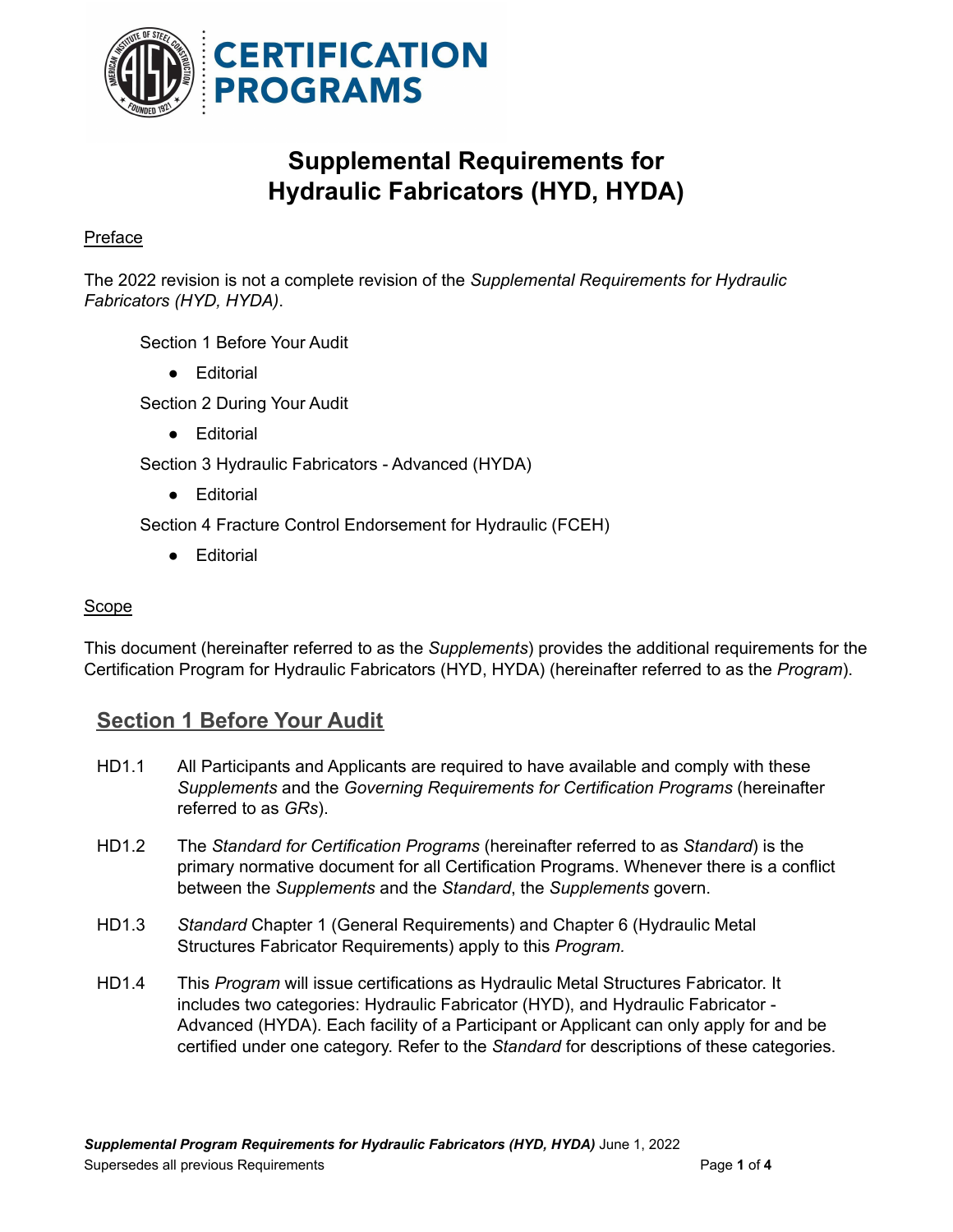

- HD1.5 Participants and Applicants are eligible to apply for the Complex Coatings Endorsement (CCE). For information and requirements concerning this endorsement, refer to *GR* Section 2, "Applying for Certification," or Section 8, "Making Changes to the Certification Scope," and the AISC *Supplemental Program Requirements for Applicators of Complex Coatings Endorsement (CCE).*
- HD1.6 Participants and Applicants of the Program for Hydraulic Fabricators (HYD) are eligible to apply for the Fracture Control Endorsement for Hydraulic (FCEH). For information and requirements concerning this endorsement, refer to the *GRs* Section 2, "Applying for Certification," or Section 8, "Making Changes to the Certification Scope," and the Fracture Control Endorsement for Hydraulic (see Section 4 below).

NOTE: Participants and Applicants of the Hydraulic Fabricator - Advanced (HYDA) Program are not eligible for this endorsement. See AH3.6, AH3.7 and AH3.8.

HD1.7 Applicants to this *Program* must submit an application, payment, and all documents required by the *Application Document Submittal for AISC Certification—Fabricators and Manufacturers*.

## **Section 2 During Your Stage 2 Audit (All categories - HYD, HYDA)**

- HD2.1 The QMS that this *Program* applies to will be audited. Sample jobs/contracts of hydraulic metal structure work will be used to demonstrate capability to meet the *Program* regardless of whether the job/contract requires an AISC-certified fabricator.
- HD2.2 Participants and Applicants are required to have work in the shop at the time of the audit that can be used to demonstrate compliance with the provisions of the *Program*. This work must be hydraulic work meeting the category. If it is known or suspected that there will not be this type of work in the shop at the time of the audit, AISC Certification must be contacted at least 30 days prior to the audit to discuss alternate arrangements.

Solutions may include a demonstration of capability (See *GR* 5.11) that follows the quality management system. Failure to have adequate work in the shop during the audit could result in an Additional Audit along with associated fees.

Hydraulic Fabricators - Advanced refer to Section 3 below for further details.

- HD2.3 *Standard* Section 1.3, 6.3, 6.A.3 and 6.F.3 are clarified and modified by the following: ● All references must be available in English.
- HD2.4 Bolt test method demonstrations will be required of participants at every Initial Certification (RFN) and Full Certification Renewal (RF) audit. The demonstrations shall comply with the current RCSC *Specification for Structural Joints Using High Strength Bolts* Section 7, "Pre-Installation Verification."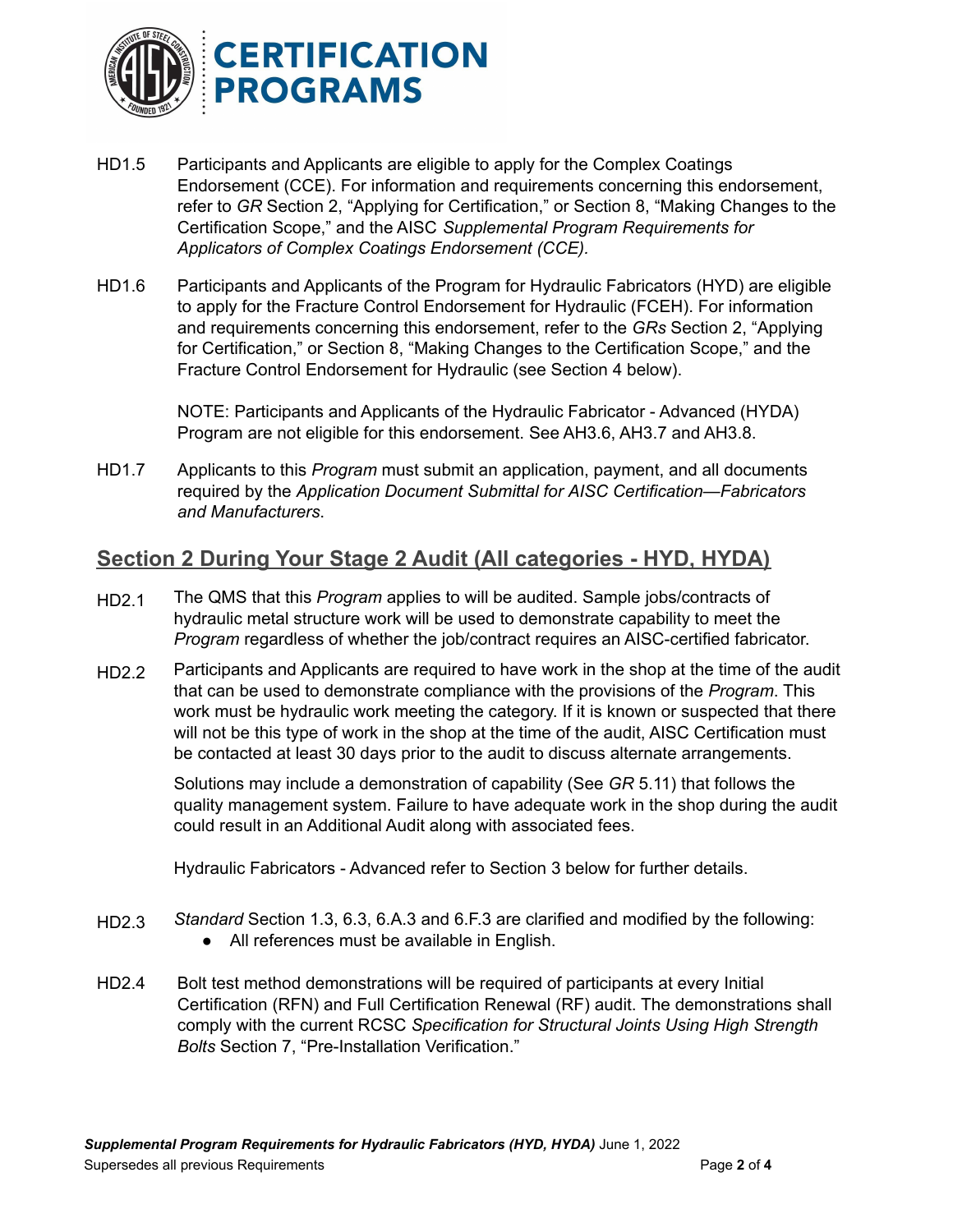

HD2.5 Participants and Applicants will be audited and evaluated to ensure compliance with the current applicable AWS welding code for the work typically performed in the shop, regardless of whether this is required by the sampled contracts and specifications.

## **Section 3 Hydraulic Fabricators - Advanced (HYDA)**

- AH3.1 Participants/Applicants applying for HYDA certification shall be required to perform a demonstration of capability (See *GR* 5.11) during each Initial Certification (RFN) audit unless there is advanced hydraulic work in the shop at the time of the audit.
- AH3.2 Participants renewing their HYDA certification shall be required to a demonstration of capability (See *GR* 5.11) during each Renewal Certification (R1, R2 or RF) audit unless there is advanced hydraulic work in the shop at the time of the audit or advanced hydraulic work has been completed within the past two years.
- AH3.3 Participants and Applicants renewing or applying for HYDA certification shall demonstrate that training has been performed at least annually for the communication of the requirements for advanced hydraulic work unless advanced hydraulic work has been performed within the past year. This training must be documented and available during the audit.
- AH3.4 The Certified Welding Inspector (CWI) may be an employee of the Participant and Applicant or contracted. In the case of the latter, contract status and qualifications of the CWI must be demonstrable. The CWI must be available during the audit.
- AH3.5 Bolt test method demonstrations will be required at every Initial Certification (RFN) and Full Certification Renewal (RF) facility audit. The demonstrations shall comply with the current RCSC *Specification for Structural Joints Using High Strength Bolts* Section 7, "Pre-Installation Verification," and with the Rotational Capacity Test for high-strength bolts in ASTM F3125 Annex A2.
- AH3.6 Participants and Applicants must develop, document and implement an effective Fracture Control Plan (FCP) as described in the *Standard* Section 6.F.12.1.
- AH3.7 Participants and Applicants must demonstrate capability to produce work that meets the requirements of the FCP. If the Participant has not produced Fracture Critical (FC) work within the past three years, then its capability shall be demonstrated by running a job or a portion of a job as if it met FCP requirements.
- AH3.8 Participants and Applicants shall demonstrate that training has been performed at least annually for the requirements of their Fracture Control Plan. This training must be documented and available during the audit.
- AH3.9 Participants and Applicants renewing or applying for HYDA certification shall maintain the following documents in compliance with Clause 12, AASHTO/AWS D1.5M/D1.5,